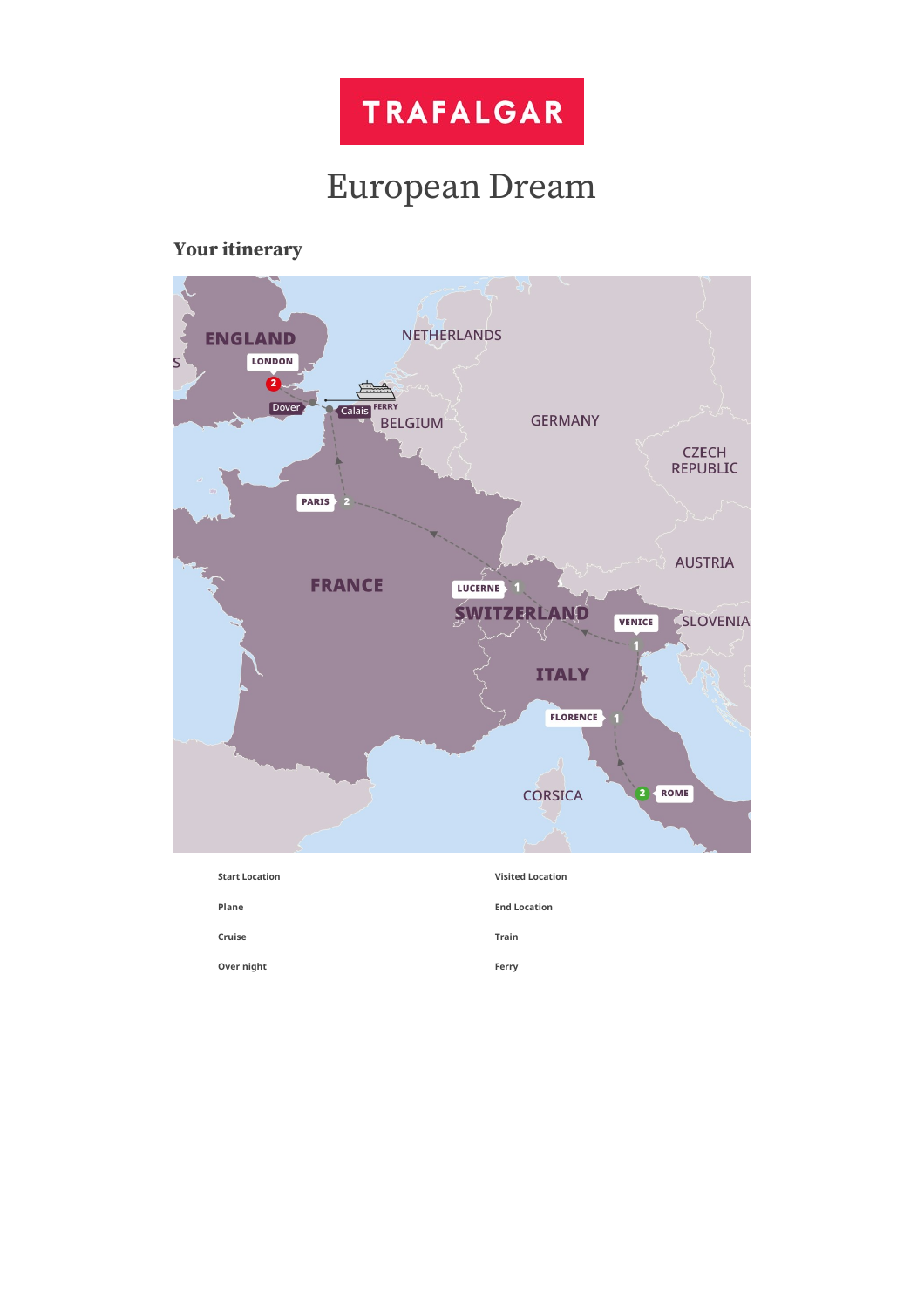# **Day 1 Welcome to Rome**

Ciao Roma! Welcome to the 'Eternal City' – once home to gods and goddesses, emperors, senators and slaves. Explore the city's bustling boulevards and labyrinthine lanes before meeting your fellow travellers and Travel Director at a Welcome Reception. This evening, we embark on an orientation drive revealing some of the city's most celebrated sights.

**Hotel -** Grand Tiberio

**Included Meals -** Welcome Reception

# **Day 2 Explore Ancient Rome and the Vatican City**

The Holy See takes centre stage today as we join a Local Specialist for a sightseeing tour that will see us visit the 16th-century St. Peter's Basilica in the Vatican City and witness Michelangelo's sorrowful Pietà, a masterpiece of Renaissance sculpture. We cross the Tiber into Ancient Rome to delve into what was once the largest empire in the world and view such ancient sites as the imposing Colosseum where brave gladiators and slaves duelled to their deaths. Consider an Optional Experience to gain VIP access to see the magnificent frescoes inside the Sistine Chapel and VIP entry into the Colosseum. Later, enjoy some free time to explore the picturesque piazzas of Rome, sit on the Spanish Steps or shop up a storm on Via Condotti.

**Included Meals -** Breakfast

### **Day 3**

# **Onwards to Florence**

We travel north into the vineyard-clad hills of Tuscany and along the Arno River Valley bound for an unforgettable MAKE TRAVEL MATTER® Experience, visiting a 12th-century castle where the Pazzi plot against the ruling Medici family was hatched so many centuries ago. Here you'll Connect With Locals Anna and Alberto over lunch during an exclusive Be My Guest experience, learning all about the family feud and taking a tour of the castle, including its infamous dungeons. Beyond the extraordinary opportunity to dine in a Tuscan castle, you'll know that your visit is helping to preserve this historic building for generations to come. Continue to Florence, the birthplace of the Renaissance where you'll learn about the quality and workmanship of one of this city's historic industries at a demonstration of Florentine leathercraft. Then, join a Local Specialist for an enchanting encounter with one of the world's cultural centres, admiring the exquisite architecture and artistry around every turn. You won't be able to tear your eyes from the beauty of the marble Duomo and Piazza della Signoria, the political hub of Florence, before arriving at your hotel.

**Hotel -** Grand Mediterraneo

**Included Meals -** Breakfast, Be My Guest

**TODAY'S INCLUDED HIGHLIGHT EXPERIENCE**



souvenir for your own home to remind you of your visit. Later, we'll enjoy an afternoon at leisure to explore narrow calle in search of a cosy bacaro where you can enjoy delicious Venetian cuisine washed down with a Venetian Spritz, or two. Take some time, venture to the enchanting canal-side setting of St. Mark's Square - the sounds of talented musicians, seagulls and lapping water provide the perfect backdrop for a memorable sunset over the Grand Canal.

**Hotel -** Novotel Mestre Castellana

**Included Meals -** Breakfast

### **Day 5**

# **Across the Alps to Lucerne**

We depart Venice, travelling north into the picturesque Italian and Swiss Lake Districts via Como and Lugano. Slicing through the Alps, we arrive in Switzerland and the laid-back lakeside city of Lucerne. The city is perhaps most famous for its solid wooden Chapel Bridge and poignant Lion Monument, a memorial to Swiss Guards. Enjoy an afternoon at leisure, amble through the Old Town or consider joining an Optional Experience and ascend one of the surrounding mountain peaks for panoramic views.

**Hotel -** Grand Europe

**Included Meals -** Breakfast, Dinner

## **Day 6 Through Burgundy to Paris**

From Lucerne, we head into France and through the rolling vineyard-clad hills of Burgundy, one of the country's largest wine-producing areas. Arriving in Paris, we enjoy a free evening. Wander up grand boulevards and through quaint squares, grab a bite to eat and sip wine at a cosy bistro or perhaps take a cruise on the Seine followed by a tour of Paris's illuminations.

**Hotel -** Crowne Plaza Neuilly

**Included Meals -** Breakfast

# **Day 7**

# **Explore Elegant Paris**

Join a Local Specialist today to delve into the artistic and historic treasures of Paris, including views of the elegant Champs Élysées, the Arc de Triomphe and the Eiffel Tower. View Notre Dame Cathedral and enjoy a stroll through the Latin Quarter. This afternoon, amble through the city's stylish gardens, avenues and lanes, admiring the sophisticated atmosphere or consider joining an Optional Experience to the exquisite Palace of Versailles. This evening, why not attend one of the city's famous colourful cabaret shows?

**Included Meals -** Breakfast

### **Day 8**

# **Cross the English Channel to London**

Pass the tragic Somme battlefields en route to Calais from where we set sail across the English Channel to Dover and travel through Kent to London.

**Hotel -** Hilton Kensington

**Included Meals -** Breakfast

### **Day 9**

# **Discover Historic London**

Join a Local Specialist today to see the sights of London. View Big Ben, the imposing Houses of Parliament and Buckingham Palace, after which you have an afternoon at leisure to soak up the dynamic atmosphere of this capital city that combines centuries-old heritage with modern verve. This evening, join your Travel Director and fellow travellers at a memorable Farewell Dinner.

**Included Meals -** Breakfast, Farewell Dinner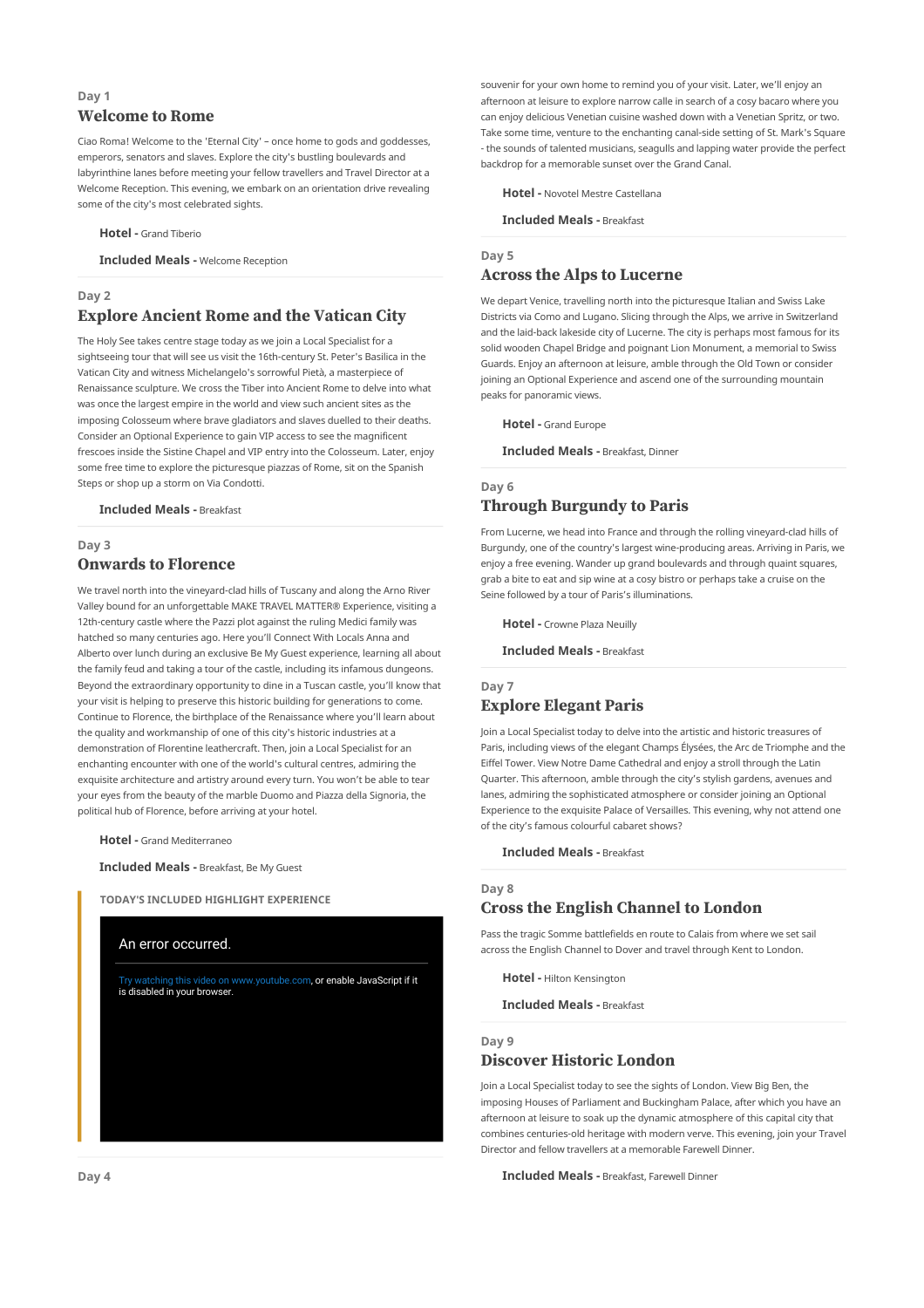# **Journey to the Canals of Venice**

The romantic island city of Venice is our final destination today. We take to San Marco's waters, cruising the canals and admiring views of the imposing St. Mark's Basilica and ornate Doge's Palace. On this MAKE TRAVEL MATTER® Experience, we'll Dive Into Culture and witness the centuries-old art of Venetian glassblowing using the same techniques that have been passed down through the generations. You'll watch master craftsmen shaping the molten glass into the delicate pieces of art that adorn homes the world over, perhaps inspired to buy a

### **All optional experiences for this trip**

Book with your travel director when you travel

#### AVAILABLE ON DAY 2

#### **Piazzas and Fountains of Rome**

Discover the most charming areas in the city with a Local Specialist. Wander through the labyrinth of narrow streets and beautiful squares of Rome's historic centre, leading to highlights such as the Trevi Fountain and the Pantheon, as well as hidden corners of the Eternal City.

#### Adult Price: **€33.00\***

**\* The Optionals and pricing listed here are a guideline only and subject to change.**

### AVAILABLE ON DAY 2

#### **Roman Evening with Dinner**

Spend a light-hearted evening with us in Rome. Relax and enjoy typical Italian cuisine with drinks and music. Afterwards, we'll enjoy a drive and provide a glimpse into how Romans enjoy their city.

#### Adult Price: **€62.00\***

**\* The Optionals and pricing listed here are a guideline only and subject to change.**

### AVAILABLE ON DAY 2

#### **Inside The Vatican & Colosseum**

We skip the lines at the Vatican Museums for a tour with our Local Specialist that shows not just remarkable works of art collected and commissioned over the history of the Papacy, but also Michelangelo's amazing ceiling frescoes in the Sistine Chapel. Later, we hear fascinating tales of gladiatorial combat and more on our visit to the Colosseum, again with time-saving VIP entrance.

Adult Price: **€87.00\***

**\* The Optionals and pricing listed here are a guideline only and subject to change.**

### **Day 10**

# **Journey Home**

It's time to bid farewell to London and your fellow travellers as your memorable European holiday comes to an end. Airport transfers are available.

**Included Meals -** Breakfast

#### **Mount Stanserhorn And Lake Cruise**

Take a scenic cruise with us across Lake Lucerne to Stans, and one of Switzerland's oldest mountain railways. Travelling by railway and Cabrio cable car, we'll reach 1900m (6300ft), where you'll have free time to admire the stunning Alpine scenery. (On certain departures Optional may be operated in reverse, ending with the cruise.)

Adult Price: **Fr.113.00\***

**\* The Optionals and pricing listed here are a guideline only and subject to change.**

#### AVAILABLE ON DAY 6

#### **Seine Cruise and Paris Illuminations**

To truly see Paris in all its glory, you need to see it from the Seine. Enjoy a cruise along this famous river and take in unmatched views of the Notre Dame Cathedral and the Eiffel Tower. Afterwards, we'll drive through the City of Lights to see some of the fascinating sights this beautiful city has to offer. In summer, this trip may take place before sunset.

#### Adult Price: **€38.00\***

**\* The Optionals and pricing listed here are a guideline only and subject to change.**

#### AVAILABLE ON DAY 7

### **Moulin Rouge Cabaret And Dinner**

It's world famous for a reason, and this is your chance to see the real-life inspiration behind the award-winning movie. This Parisian institution features 60 dancers and entertainers with over 1,000 costumes to create a dazzling spectacle. You'll enjoy wine, dinner and Champagne during this unforgettable soirée at the original Parisian Cabaret!

#### Adult Price: **€165.00\***

**\* The Optionals and pricing listed here are a guideline only and subject to change.**